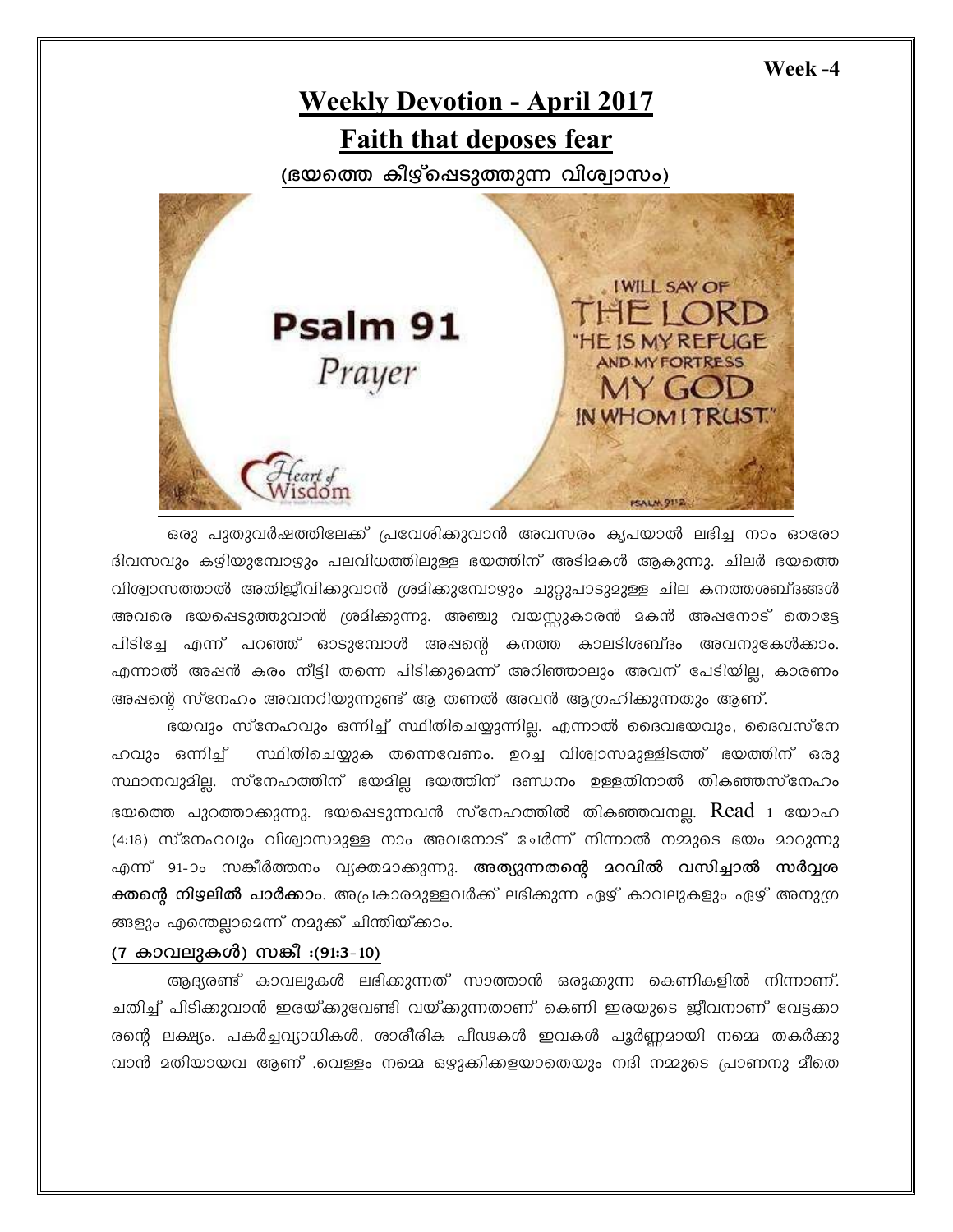കവിയാതെയും, വേട്ടക്കാരുടെ കെണിയിൽ നിന്ന് പക്ഷി എന്ന പോലെ കെണി പൊട്ടി നാം വഴുതിഷോന്നതും നമ്മുടെ സഹായകനായ യഹോവയുടെ നാമത്താലാണ്.

Read  $m$ കീ :(124:4-8)

ഇന്ന് പലവിധത്തിലുള്ള കെണികൾ നാം അനുഭവിക്കുന്നു. ഇവയെല്ലാം ദുഷ്കാല കെണികളാണ്

Read സഭാപ്രസംഗി (9:12)

തുടർന്ന് **കാവൽ** ലഭ്യമാക്കു**ന്ന നാല് സമയങ്ങൾ** എടുത്ത് കാണിക്കുന്നു. രാത്രി, ഇരുട്ട് എന്ന് രണ്ട് പ്രാവശ്യം പറയുന്നത് ഇരുട്ടിന്റെ അഥവാ രാത്രിയുടെ ഭയാനകതയെ കാണിക്കുന്നു.  $Term$ r at  $night$  - മോഷണം, കൊലപാതകം ഇവ നടക്കുന്നതുപോലെ തന്നെ പലരോഗങ്ങളും തലപൊക്കുന്നതും രാത്രിയിലാണ്. ഇരുട്ടിന്റെ മറവിൽ എവിടെ തൊട്ടാൽ നാം തകരുമെന്ന് സാത്താനറിയാം. God is bigger than all the terrors നമുക്കു തന്നെ ഒരു വിധത്തിലും നമെ രക്ഷിഷാൻ കഴിയുകയില്ല. യേശുവിന്റെ രക്തം നമ്മെ സുരക്ഷിതത്വത്തിൽ നിർത്തുന്നു എന്ന് വിശ്വസിച്ച് അത് ഉറക്കെ ആവർത്തിക്കുക. പിന്നെ സാത്താൻ അടുക്കുകയില്ല. നമുക്ക് യിസ്രാ യേലാകാം അത് എന്താണെന്നോ ? മിസ്രോദ്യരുടെ (ശത്രുവിന്റെ) വീട്ടിൽ ഇരുട്ട് ബാധിച്ചപ്പോൾ യിസ്രായേല്യർക്ക് (ദൈവമക്കൾക്ക്) വെളിച്ചമായി യഹോവ കൂടെയുണ്ടായിരുന്നു. ഈ രണ്ട് സമയത്തെ കാവൽ നെഗറ്റീവ് ചിന്തകളിൽ നിന്നും നമ്മെ രക്ഷിക്കുകയും ചെയ്യുന്നു.

അടുത്തതായി കാവൽ ലഭിക്കുന്ന മറ്റ് രണ്ട് സമയങ്ങൾ (പകൽ, ഉച്ച നേരങ്ങളിലേത്) നാം എപ്രകാരം ശ്രദ്ധയോടെ ആയിരിക്കണമെന്നാണ് സാത്താന്റെ തീയമ്പുകളെ കെടുത്തു വാൻ തക്ക വിശ്വാസം എന്ന പരിച നമ്മുടെ കൈവശം ഉണ്ടായിരിക്കണം. വിശ്വാസമെന്ന പരിച നമ്മുടെ കൈകളിലായിരിക്കണം അല്ലാതെ നമ്മുടെ മുൻപേ പോകുന്നവന്റെ കരങ്ങളിലേൽപ്പിക്ക രുത്.

ജീവിതത്തിലെ ഏറ്റവും സന്തോഷകരമായ ചില സമയങ്ങളിൽ വേദനിഷിക്കുന്ന സംഭവ ങ്ങളെ കൊണ്ടുവരുവാൻ ശ്രമിക്കുന്നതും സാത്താന്റെ തന്ത്രമാണ്. ഉച്ചെയ്ക്ക് സശിഷിക്കുന്ന സംഹാരകനെ തോല്പിഷാനും നമുക്ക് യിസ്രായേലാകാം. ആ കട്ടളക്കാലിൽ കുറുമ്പടിയി ന്മേൽ, നീ യാത്രചെയ്യുന്ന വാഹനത്തിൽ, വഴിയിൽ, സകല വിഷയങ്ങളുടെ മേലും രക്തം അട യാളമായിരിക്കണം. രക്തം കാണുമ്പോൾ സംഹാരകൻ ഒഴിഞ്ഞു മാറുകയും ചെയ്യും.

ഏഴ്യാമതായി നമ്മുടെ കൂടാരത്തെ തകർക്കുവാൻ സാത്താനയയ്ക്കുന്ന ചില ആപത്ത നർത്ഥങ്ങളിൽ നിന്നുള്ള രക്ഷയാണ്. കൂടാരമാകുന്ന ജീവിതപടകിനെ തകർത്ത് കുടുംബാംഗ ങ്ങളെ നശിപ്പിക്കുവാനയക്കുന്ന കാറ്റിനെ യേശു തന്റെ വാക്കാൽ അടക്കി പ്രതികൂലക്കടലിനെ ശാന്തമാക്കുന്നു. അത്യുന്നതന്റെ 7 കാവലുകൾ ലഭ്യമാകുന്നവർക്ക് ലഭിക്കുന്നതാണ് 7 അനുഗ്ര ഹങ്ങളും .

## 7 അനുഗ്രഹങ്ങൾ (സങ്കീ 91:14:15)

1. എല്ലാ പ്രതികുലങ്ങളിൽ നിന്നും വിടുവിച്ചനുഗ്രഹിക്കുന്നു.

- 2. യഹോവയുടെ നാമം അറിയുന്നവർക്ക് ഉയർച്ച ലഭിക്കുന്നു.
- 3. നമ്മുടെ ചോദ്യങ്ങൾക്കുത്തരം നൽകി അനുഗ്രഹിക്കുന്നു.
- 4. കഷ്ടകാലത്തു കൂടെയിരിന്നനുഗ്രഹിക്കുന്നു.
- 5. നമ്മെ നിന്ദിച്ചവർ നമ്മെ വന്ദിഷാൻ ഇടയാക്കുന്നു.
- 6. തൃപ്തിയുള്ള ദീർഘായുസ്സ് ലഭ്യമാക്കുന്നു.